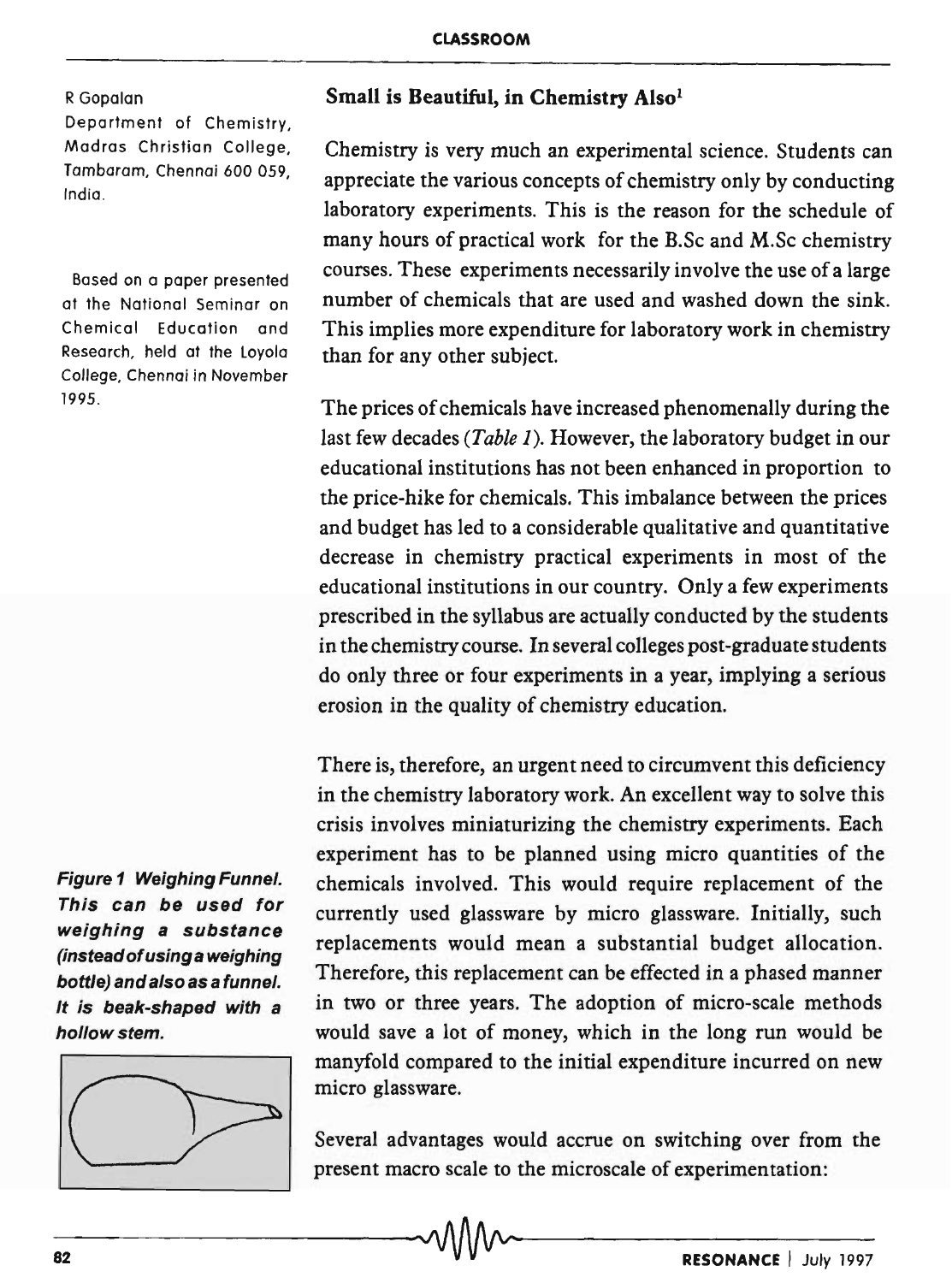Table 1 Comparative prices in India of some chemicals over the last 30 years. (All prices in Rupees for 500 g/500 ml package)

| <b>Chemicals</b>            |                |                         | 1965 1976 1984 | 1994 |
|-----------------------------|----------------|-------------------------|----------------|------|
|                             |                |                         |                |      |
| <b>Ammonium Thiocyanate</b> | 10             | 38                      | 50             | 90   |
| Ferrous Ammonium Sulphate   | 5              | 9                       | 26             | 66   |
| Calcium Chloride            | $\overline{2}$ | $\overline{\mathbf{4}}$ | 23             | 48   |
| Cadmium Nitrate             | 22             | 58                      | 100            | 540  |
| Copper Sulphate             | 4              | 22                      | 49             | 95   |
| Potassium Iodide            | 27             | 77                      | 255            | 510  |
| <b>Potassium Nitrate</b>    | 3              | 11                      | 30             | 60   |
| Potassium Permanganate      | 6              | 16                      | 45             | 110  |
| Potassium Dichromate        | 6              | 20                      | 57             | 160  |
| Sodium Acetate              | 5              | 15                      | 36             | 68   |
| Glacial Acetic Acid         | 4              | 14                      | 24             | 58   |
| Aniline                     | 8              | 26                      | 46             | 150  |
| Benzaldehyde                | 13             | 55                      | 65             | 175  |
| <b>Fehling Solution B</b>   | 4              | 14                      | 35             | 130  |
| Glycerol                    | 7              | 35                      | 47             | 125  |
| Nitrobenzene                | 4              | 20                      | 32             | 108  |
| <b>Silver Nitrate</b>       | 99             | 625                     | 3350           | 6200 |
| Cobalt Sulphate             | 17             | 60                      | 328            | 1150 |
| Potassium Ferrocyanide      | 5              | 15                      | 113            | 230  |
| Potassium Ferricyanide      | 11             | 35                      | 113            | 400  |
| Nickel Sulphate             | 3              | 24                      | 52             | 300  |
| <b>Fehling Solution A</b>   | 1              | 5                       | 20             | 85   |

This table is quoted from K V Sane, Effective Techniques for Improving Laboratory Teaching, *Chemistry Education,*  April-June, p.6, 1995.

• Handling smaller apparatus and lesser chemicals requires greater skill in students; therefore, the chemistry practical work would be more challenging than what it is now. It would also impart a better training for them.

Larger number of experiments for each class can be prescribed with the same budget.

ill Figure 2 Two-necked flask for small-scale crystallization and hot filtration. It has a sinter fused into one arm. This is suitable fora variety of organic laboratory operations, to be used with an air condenser, a Liebig

condenser or as such.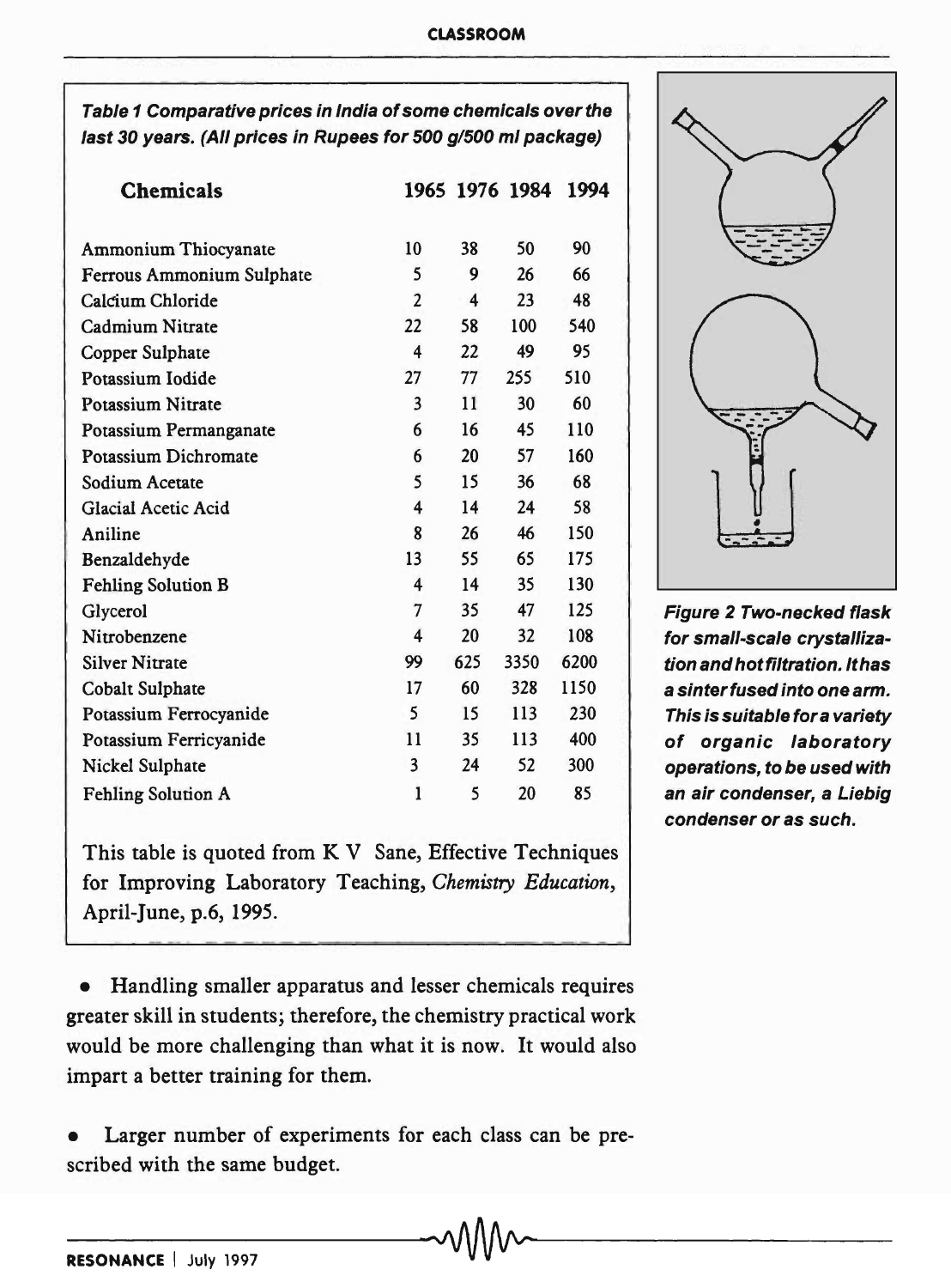

Figure 3. Liquid weighing bottle. It has a side-arm with a stop-cock for draining a liquid. There is a hole in the neck and another hole in the hollow stopper. These two holes are made concentric by turning the stopper for drawing the liquid through the stopcock. The bottle is weighed before and after drawing the liquid into a receiver to know the weight of the liquid drawn.



Figures4&5 (left) Micro distillation unit for liquids of a few ml quantity(right) Micro distillation tube for liquids less than 1 mi.

• Cleaning, drying and maintenance of the microsized glassware would be easy and convenient.

• The cost of replacing smaller, broken glassware would be less than that of large glassware.

The micro apparatus set requires smaller strorage space and therefore the laboratories can be better organized and used by more students than what is being done now.

• Students, using only small quantities of chemicals, would be less exposed to health hazards.

• The pollution of the laboratory during the practical class and also the pollution of the environment from the laboratory wastes would be substantially reduced.

The quantity of fuel needed for heating the reactants can be lessened.

Chemistry teachers, who traditionally prescribe large scale use of chemicals, may find it difficult to accept this concept of miniaturization of experiments. Some of them may argue that this would sacrifice the quality or accuracy of the results. But microscale experiments prepare the students for modern research, which generally involves handling chemicals in milligram quantities. Of course, teachers need to be innovative to utilize the advantages of miniaturized equipment.

Small is not only beautiful but also rewarding both for the teachers and the students. Failure to adopt miniaturization would mean continued fall in the standard of chemistry laboratory work, as the prices of the chemicals are only expected to rise further without any proportionate rise in the laboratory budget.

Any conventional laboratory glassware can be miniatured. For example, enormous quantity of chemicals can be saved using